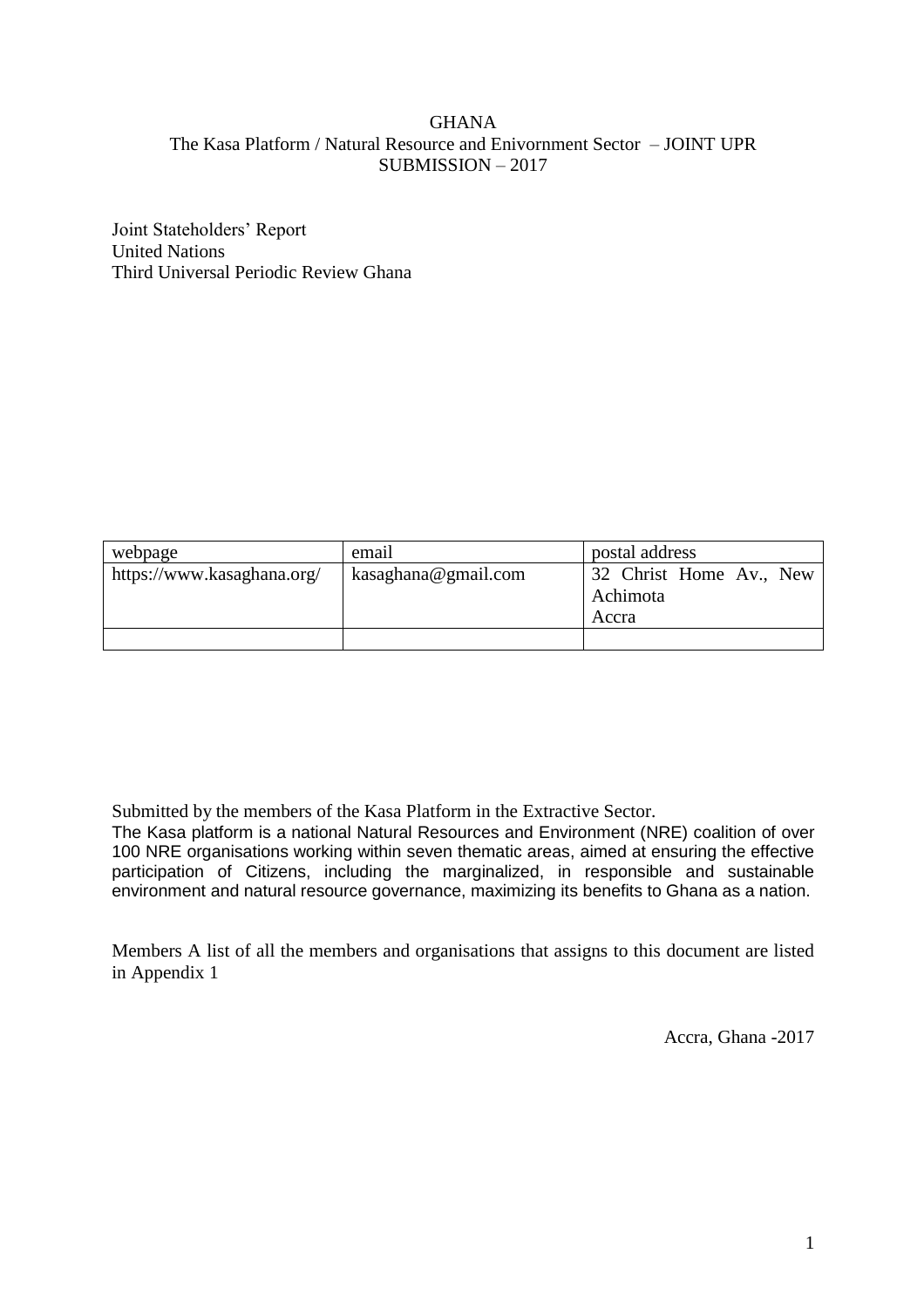## **1. INTRODUCTION AND METHODOLOGY**

- 1.1. The compilation of this submission has been made possible through a series of engagement with over 150 CSOs, coalitions and Networks, individual Experts and Practitioners in the natural resource and environment sector. An initial two-day capacity building workshop was organised for Coalitions and Network followed by at a two-day consultative workshop held on November 29 and 30, 2016 as a joint initiative between IUCN and KASA Initiative Ghana in collaboration with the Ghana Human Rights NGOs Forum. After the second engagement, a third meeting was organised together with other CSOs outside the natural resource and environment sector to have a broader view on human right issues.
- 1.2. The report is based on field work, media publications and articles, NGO's project data and reports from previous civil society reports submittion to other UN bodies. This report has been widely circulated among NGOs other civil society organizations for their review and inputs. The membership of the Kasa Platform and Forum includes international organisations operating in Ghana and several local human rights NGOs. Subsequent meetings for the Working Committee were held at a pre-UPR submission workshop on 21st and 22nd March, 2017 which was attended by more than 70 civil society organizations in Accra, and validated by same on 27th March, 2017. The entire membership has finalised this joint UPR submission and confirmed their commitment and approval of the report.
- 1.3. The submission is prepared in line with Information and Guidelines for the Universal Periodic Review Mechanism [as of August 2, 2016]. It covers the methodology for the preparation of the submission, background and framework, implementation of international human right obligations and measures undertaken by Ghana to entrench democracy, which have wide implications for the generality of human rights, constitutionalism, rule of law and the fight against corruption in the country. The submission subsequently highlights specific developments and follow-up measures by Ghana in relation to the summary prepared by the Office of the High Commissioner for Human Rights in accordance with paragraph 5 of the annex to Human Rights Council resolution (16/21A/HRC/WG.6/14/GHA/3).

### **A. Background and framework**

### *2. Scope of international obligations*

- 2.1. The principles of free, prior, and informed consultation and consent (FPIC) in the context of development projects that affect indigenous people's lives, livelihoods, and customary land rights are binding on Ghana due to their obligatory status under customary international laws. These principles are also enshrined in the following instruments, which apply to Ghana even though it has not effectively domesticated them in the Ghanaian policies, Laws and Regulations:
	- United Nations Declaration on the Rights of Indigenous Peoples (UNDRIP)
	- United Nations treaty bodies, such as the Committee on the Elimination of Racial Discrimination and Committee on Economic, Social, and Cultural Rights,
	- African Union's African Convention on the Conservation of Nature and Natural Resources
	- The Africa Mining Vision (AMV, 2009)
	- African Commission on Human and Peoples Rights (ACHPR).
	- United Nations Guiding Principles on Business and Human Rights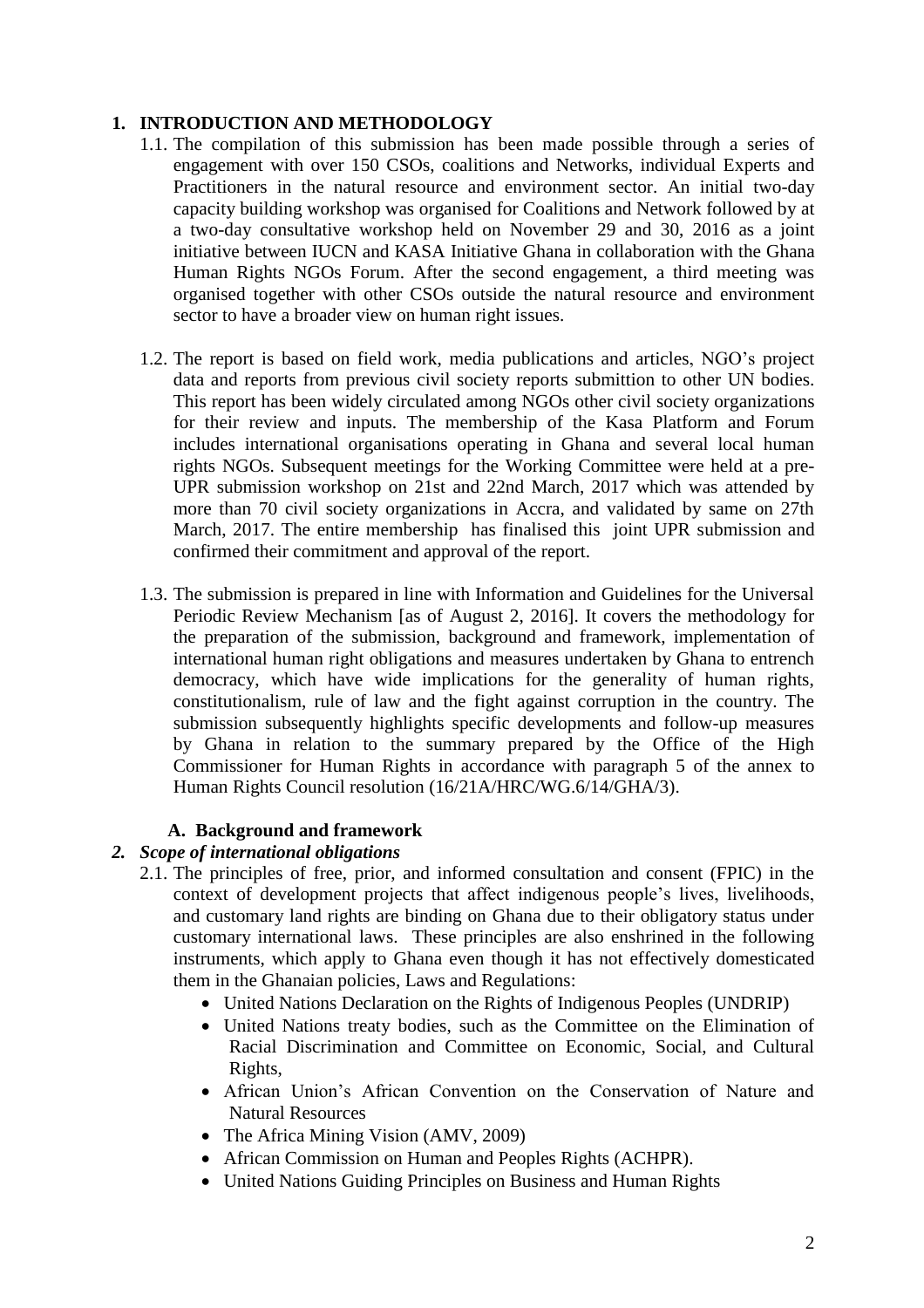- 2.2. Moreover, Ghana is a state party to the Convention on Biological Diversity (CBD). While Ghana's accession to the CBD is not new to this reporting period, we highlight it in this submission because of Ghana's violation of the CBD's protections for Globally Significant Biodiversity Areas such as Atiwa, Tano Offin, and Furi Forest Reserves for mining and logging in 2015. These actions by State Party are in direct violation of commitments under the United Nation Framework Convention on Climate Change (UNFCCC) and the achievement SDG Goal 13.
- 2.3. Ghana has not signed the International Labor Organization Convention No. 169 Concerning Indigenous and Tribal Peoples in Independent Countries (Convention 169). This convention recognizes the need for the free informed consent of traditional communities.
- 2.4. In addition, there is an increasingly global expectation that businesses take responsibility for their adverse impacts on society - human rights, social, environmental, ethical, and consumer concerns whether or not those impacts have been specifically addressed in national law. The UN Guiding principles on Business and Human rights are an authoritative global standard that sets out international expectation across three pillars:
	- States' duty to protect human right aganist abuse by third parties including business, through a mix of policies, regulation and adjudication,
	- Companies' responsibility to respect human righst, that is, to avoid infringing on the rights of others and address any harm to right with which they are involved, and
	- The need for access to effective Remedy where people human right are harmed
- 2.5. In most cases these three pillars are violated in the conduct of extractive companies in Ghana.

#### **Recommendation**

We recommend State Party to:

- Ratify the international Labour Organisation Convention No. 169 by September 2018.
- Establish systems to implement the Food and Agriculture Organization of the United Nations (FAO) Voluntary Guidelines on the Responsible Governance of Tenure of Land, Fisheries and Forests<sup>i</sup> by the end of 2019.
- Ensure investors comply with their obligations under World Bank's social safeguards<sup>ii</sup> and the performance standards of the International Finance Corporation (IFC)<sup>iii</sup> with respect to land acquisition, resettlement, and compensation.
- Finalise the large scale land acquisition guideline framework by June 2018.
- Take immediate steps to domesticate FPIC provisions as stated in the various instruments in the extractive laws of Ghana, for example covering mining, forest and oil and gas.
- Take immediate steps to domesticate the ECOWAS Directives on Mining and African Mining Visio into domestic laws on mining, and oil and gas.
- Implement the three pillars of the UN guiding principles on Business and Human right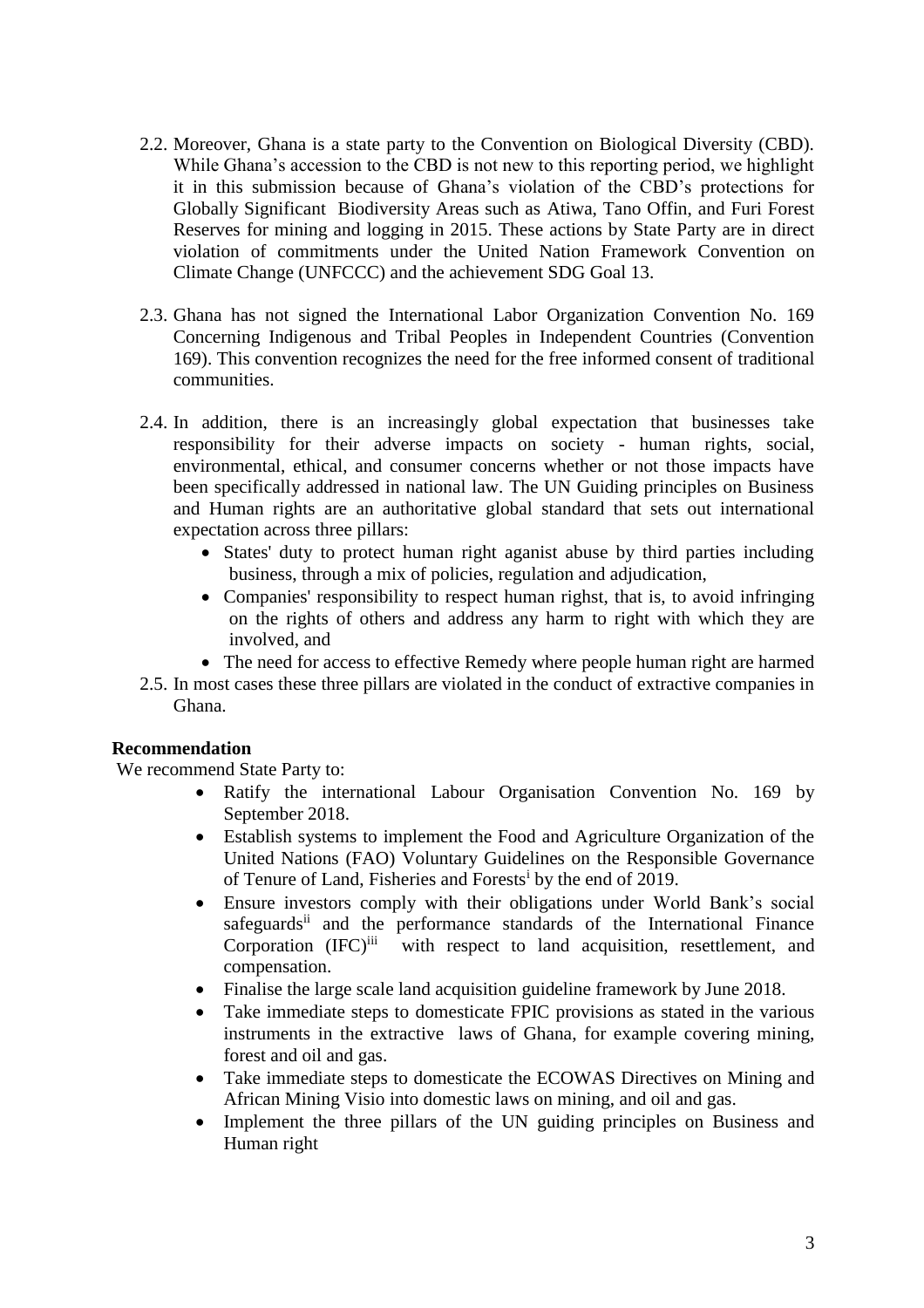## **3. Constitutional, Legislative, Human rights and Policy Framework**

- 3.1. In January 2010, Ghana a 9-member Constitution Review Commission (CRC) to consult Ghanaians to seek their input into the review of the constitutioniv. With respect to the human rights implications of land and natural resource exploitation, the Government's white paper on the CRC accepted several important. Extracts from the Recommendation on Land and Natural can be found on Appendix 2
- 3.2. Despite Government acquiescence, the process with the constitution reform has not progressed.

#### **Recommendation**

We therefore call on State Party to:

- Provide steps and guidelines for the completion of the constitutional review process and implementation of ammendments by June 2018.
- Immediately outline a roadmap for a legislative framework that clearly acknowledges and administers land as a natural resource, clarifying use rights and ownership rights as has already been done for other natural resources like oil and Gas, Forest, Mineral Resources by December 2019.

# **B. Implementation Of International Human Rights Obligations**

## *Equality and Non-Discrimination*

## **4. Gender Disparities**

- 4.1. There is gender disparity in the access, ownership, and control of land and other natural resources<sup>v</sup>. Even where women have access to land, it is often men who have the authority orcontrol and the tenure right to dispose of the land without regard to women's concerns and dialogue.
- 4.2. In addition, traditional tenants often have insecure tenure since land transactions and are not documented<sup>vi</sup>. There are also disparities in the sharing of proceeds from natural resources, negatively skewed against women.
- 4.3. Displacements and forced migrations of local communities particularly female headed households and tenant farmers with less secure land tenure are expected to rise with the pace of Ghana's industrialization. In most part of the country where large scale land acquisitions happen, women in particular receive woeful and indequate compensation for loss of land, and don't have alternative lands to work on for their livelihood.
- 4.4. Compensation payments go for the male grown cash crops while food crops or communally owned tree crops which provide for women are not compensated for. This is a major threat to the achievement of SDGs:
	- Goals 4 Achieve gender equality and empower all women and girls
	- Goal 8 Promote sustained, inclusive and sustainable economic growth, full and productive employment and decent work for all

### **4.5. Obligations**

Ghana is obligated under the Elimination of all forms of discrimination against women [CEDAW arts. 1-5] and girls [CRC art. 2], particularly in legislation, political and public life (art. 7), economic and social life (arts. 11, 13), and family relations (art. 16)]

#### **Recommendation**

We call on State Party to: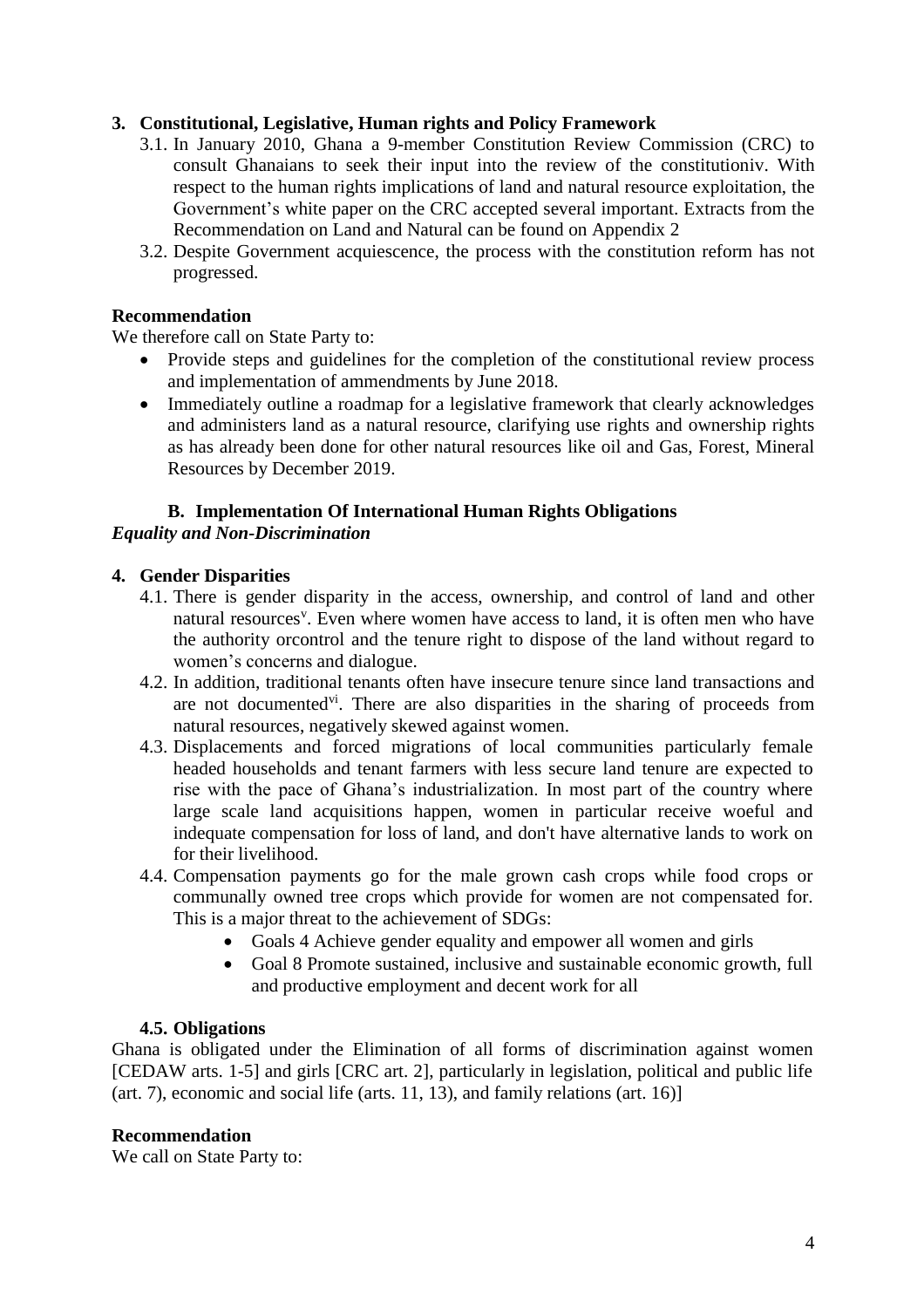- Review Environmental Assessment Regulations (1999), as well as other relevant regulations governing access to land and provide adequate compensation for deprivation of land and land use.
- Align them with the requirements set out in the Guiding Principles, and to strengthen the mandate of the Environmental Protection Agency to enable it to effectively monitor compliance.
- Enact NRE LI provisions that mainstream gender into benefit sharing with respect to the proceeds from natural resources.
- Review the impact of land acquisition on women as they might experience impacts of loss of access to land or settlement differently, and consult with all members of the affected community, including women. Food crops should be given the same attention as given cash crops and and economic trees.
- Ensure that community members are educated and sensitize on their right during compensation negotiation and payment. Government should also ensure that compensation rates are reviewed to reflect the current economic situation of the country or community.

#### **5. Mechanisms For Mining Communities To Seek Redress on Compensation**

5.1. The Minerals and Mining Act 2006 (Act 703) empowers the Minister to resolve conflicts on compensation payment between mining communities and mining companies. Where communites are not satsifed, the high court can only invoke a supervisory jurisdiction, rather than an orginal jurisdiction to resolve the dispute. Furthermore, the process for resolving such disputes is at the discretion of the Minister, which from practice can run for up to 10 years. This requirement prejudices communities suffering from the abusive operations of mining companies and does not provide any relief to the community while issue is being handled. This goes against pillar three (3) of the UN Guiding Principle which calls for access to effective remedy where people's human rights are harmed.

#### **Recommendation**

We call on the State government to take appropriate steps to repeal section 75 of *the Minerals and Mining Act,2006 (*Act 703*)* which limits the right of affected persons to invoke the original jurisdiction of all compensation cases at the high court.

#### **6. Right to Clean Water, Environment and Air**

- 6.1. Illegal mining has created an environment and natural resource crisis in Ghana. Illegal mining including mechanized and artisanal mining are carried out by locals and foreign nationals from China, India and other countries. Illegal mining is carried out in forest landscapes, agricultural land and on river bodies. As a result water bodies have been silted, and heavily polluted with heavy metals such as cyanide and other toxins. Illegal mining is also associated with hazardous child labour. Efforts by the police to arrest and prosecute offenders have been ineffective.
- 6.2. The continuous abuse of the environment will derail all efforts to achieve of SDG  $6^{vii}$ on clear water, SDG Goal 13<sup>viii</sup> on climate Change, SDG Goal 14 life below water<sup>ix</sup> and Goal 15 life on land<sup>x</sup>

### **6.3.Obligations**

- Right to safe drinking water and sanitation [ICESCR art. 11]
- Right to health [UDHR art. 25; ICESCR art. 12]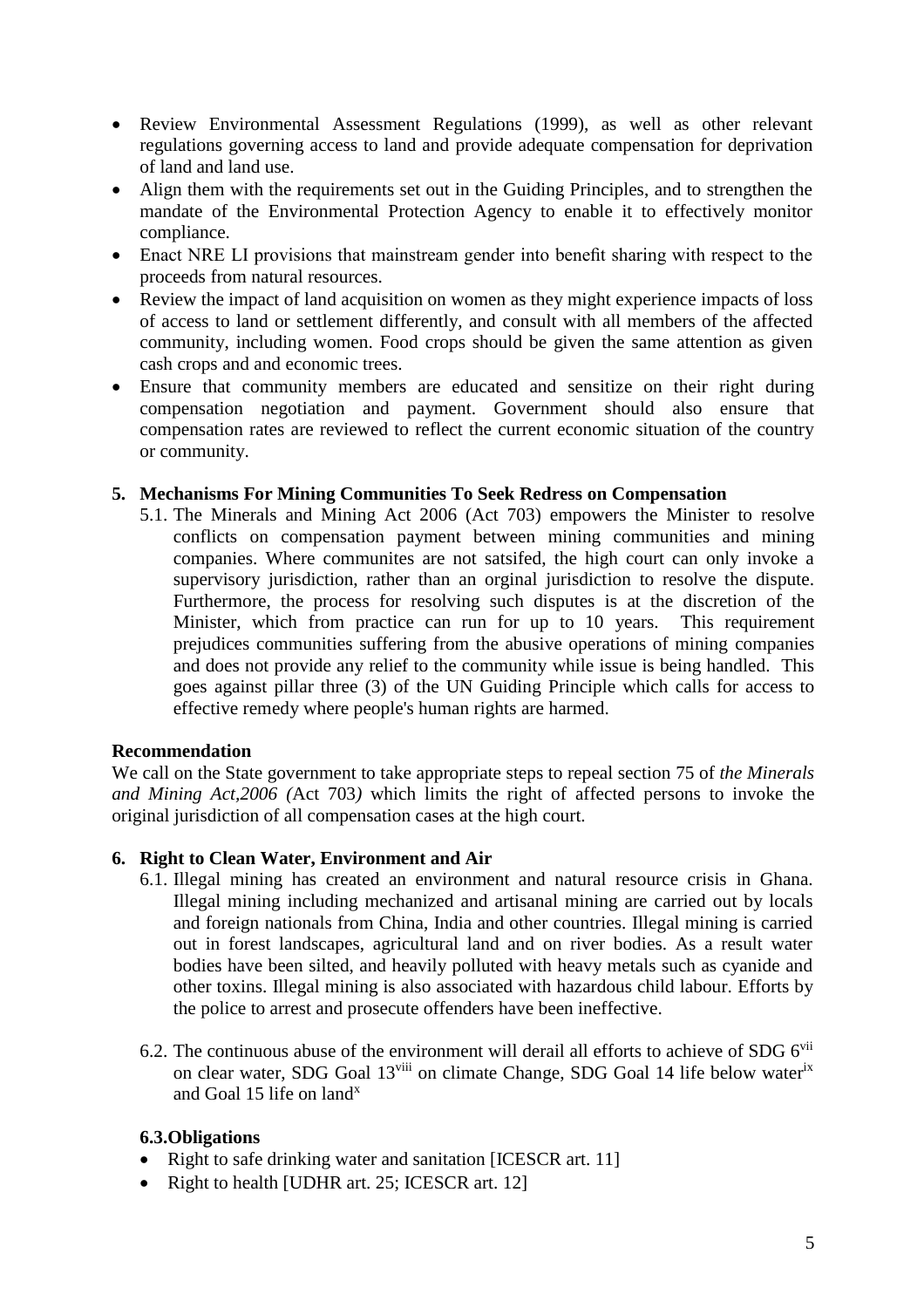• Equal access to water and sanitation for rural women [CEDAW art.  $14(2)(h)$ ]

#### **Recommendation**

In that context and with a view to addressing the negative impacts of the activity, the Working Group encourages the Government to;

- Strengthen the law enforcement system is for now is collaborator in illegal mining.
- Introduce a responsible and well regulated medium-scale mining regime to allow for responsible and well business between nationals and foreign nationals.
- Develop the needed Act and Legalative Instrument for the implementation of the Environmental Sanitation Policy of Ghana 2010.

### **7. Status of Affirmative Action Bill**

7.1. The Affirmative Action Bill is currently before Parliament as at December,  $2016^{xi}$ . This bill would ensure that a 40% quota of female representation is met. In Ghana, 20% of Cabinet Ministers are women, 10.9% of members of Parliament are women, and under 5% of women participate in local governance. As of December 2016, out of 275 Members of Parliament, only 29 women out of a total of 275 Parliamentarians. On the NRE Parliamentary Committee such as Lands and Forestry Committee<sup>xii</sup>, Environment, Science and Technology Committeexiii and Committee on Mines and Energy<sup>xiv</sup> have limited women representatives. There is no evidence to suggest any practical measures on the part of government to increase women's representation in government or public office outside the provisions of the Affirmative Action Bill.

#### **Recommendations**

The State Party should:

 Pass the Affirmative Action Bill into law and ensure that neccessry LI is also passed to ensure the implementation of the bill by june 2018

### **8. Excessive Use Of Force**

8.1. Article 13 of Ghana's Constitution, which guarantees the right to life also provides for much wider grounds for the use of lethal force than is permissible under international standards. Article 13 (2) of the Ghanaian Constitution states:

*13. (2) A person shall not be held to have deprived another person of his life in contravention of clause (1) of this article if that other person dies as the result of a lawful act of war or if that other person dies as the result of the use of force to such an extent as is reasonably justifiable in the particular circumstances-*

*(a) for the defence of any person from violence or for the defence of property; or (*

*b) in order to effect a lawful arrest or to prevent the escape of a person lawfully detained; or*

*(c) for the purposes of suppressing a riot, insurrection or mutiny; or (d) in order to prevent the commission of a crime by that person.*

8.2. While the use of force and firearms may sometimes be permissible when making an arrest or preventing a person from escaping, the provisions of Article 13 of Ghana's Constitution are impermissibly broad and do not require the existence of an imminent or grave threat of death or serious injury and have a more lenient standard of necessity than that which is required by international standards.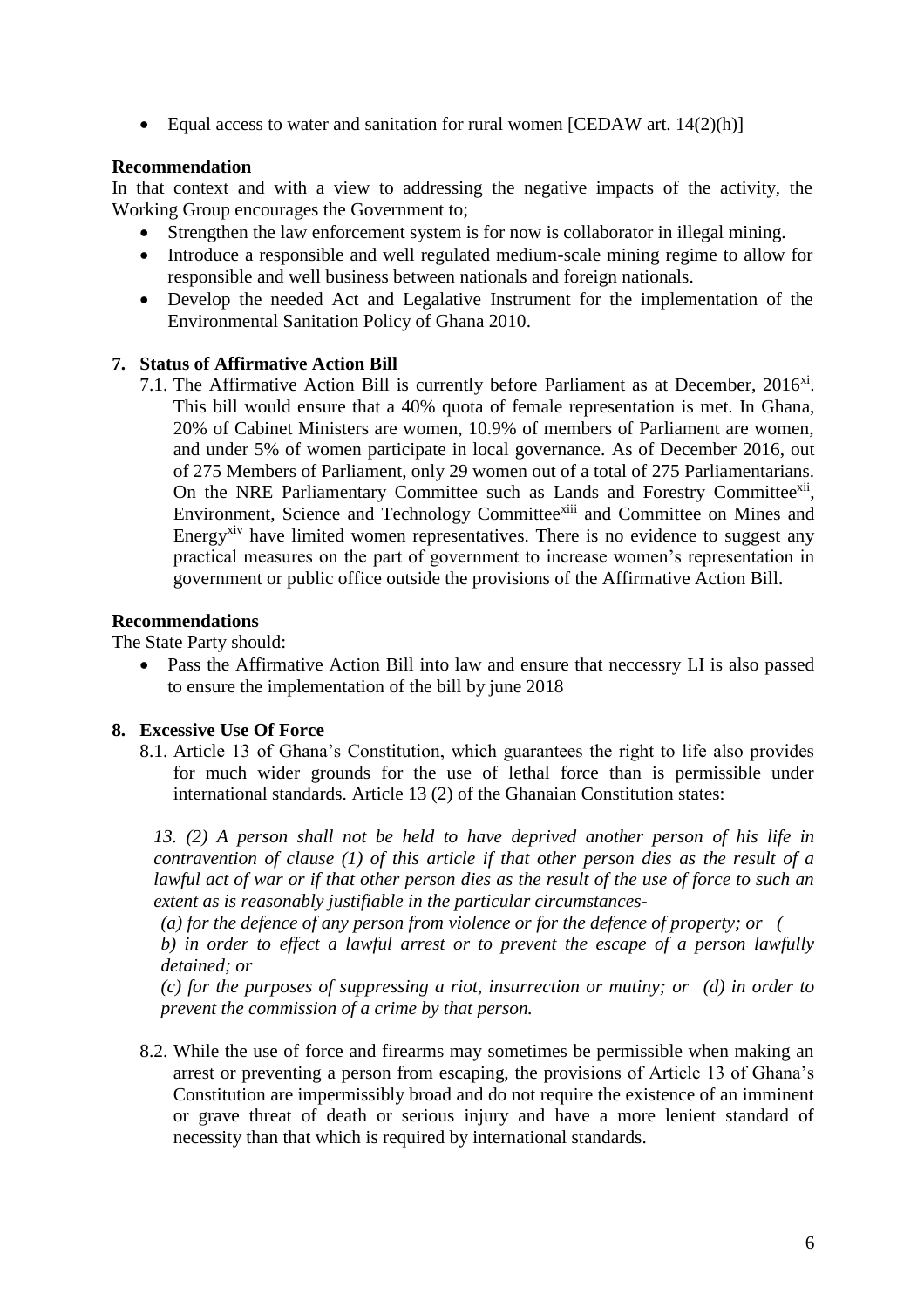- 8.3. There is no independent mechanism to investigate police abuses. At a Multi-Stakeholder Roundtable Discussion on the establishment of an independent police complaint unit in Ghana held in Accra on December 10, 2014, the Minister of Interior made a commitment to establish an independent police investigation mechanism. However, no action has been taken to deliver on this commitment<sup>xy</sup>. The investigations on occasional unprofessional killings and injuries inflicted by the police during their operations often lack transparency and fairness.
- 8.4. The state security apparatus has failed to effectively ensure that security personnel handle crowds in a professional and non-violent manner, and as a result there are numerous media reports of police using excessive force against crowds. For example, it was reported that two illegal miners lost their lives during an anti-illegal mining operation in Asamama near Anyinam in the Eastern Region to halt the activities of the miners in the area.
- 8.5. The Ghana Navy has been accused of mishandling fishermen for allegedly fishing around petroleum installations. There are incidences of fishermen arrested by Naval personnel and then forced to sit on hot platforms on the navy's petrol boats. During these encounters, navy personnel have seized and sometimes burnt fishing gear, devastating the livelihoods of fisherfolk.
- 8.6. Excessive force has also been used against farmers who expanded their farms into forest reserves. The security system also continues to be abusive to those who offend the lawxvi
- 8.7. Police brutality in addressing conflict between a community and a mining company resulted in the death of a community protestor<sup>xvii</sup>
- 8.8. These actions and inaction will draw Ghana's progress on the achievement of goal 17. xviii

## **8.9. Obligation**

- Right to life, liberty and security of the person [UDHR art. 3; ICCPR arts.  $6(1)$ , 9(1); ICPED art. 1] including freedom from torture [UDHR art. 5; ICCPR art. 7; CAT art. 2; CRC art. 37(a)]
- Protection of children from all forms of violence, abuse or exploitation [CRC arts. 19, 37(a)), including trafficking (CRC arts. 34-36; CRC–OP1)]
- Right to access to justice and due process [UDHR arts. 8, 10; ICCPR arts.  $2(3)$ , 14-15; CEDAW art. 2(c)]
- Right to legal personality [UDHR art. 6; ICCPR art. 16; CRPD art. 12]

## **Recommendations**

The State Party should:

- Integrate respect for human rights in the operating protocols of security forces in responding to cases of illegal logging, mining or social conflicts between investors and locals<sup>xix</sup>.
- Include appropriate human rights, social and environmental safeguards in proposed policies and legislation for the extractives sector while ensuring appropriate cross references with related legal and policy frameworks. These are the Mining Bill, the Petroleum (Exploration, Development and Production) Bill, the Energy Bill and their attendant policies and regulations that are currently in draft form.
- Institute very open and transparent systems with investigations of public killings involving the police or security agencies.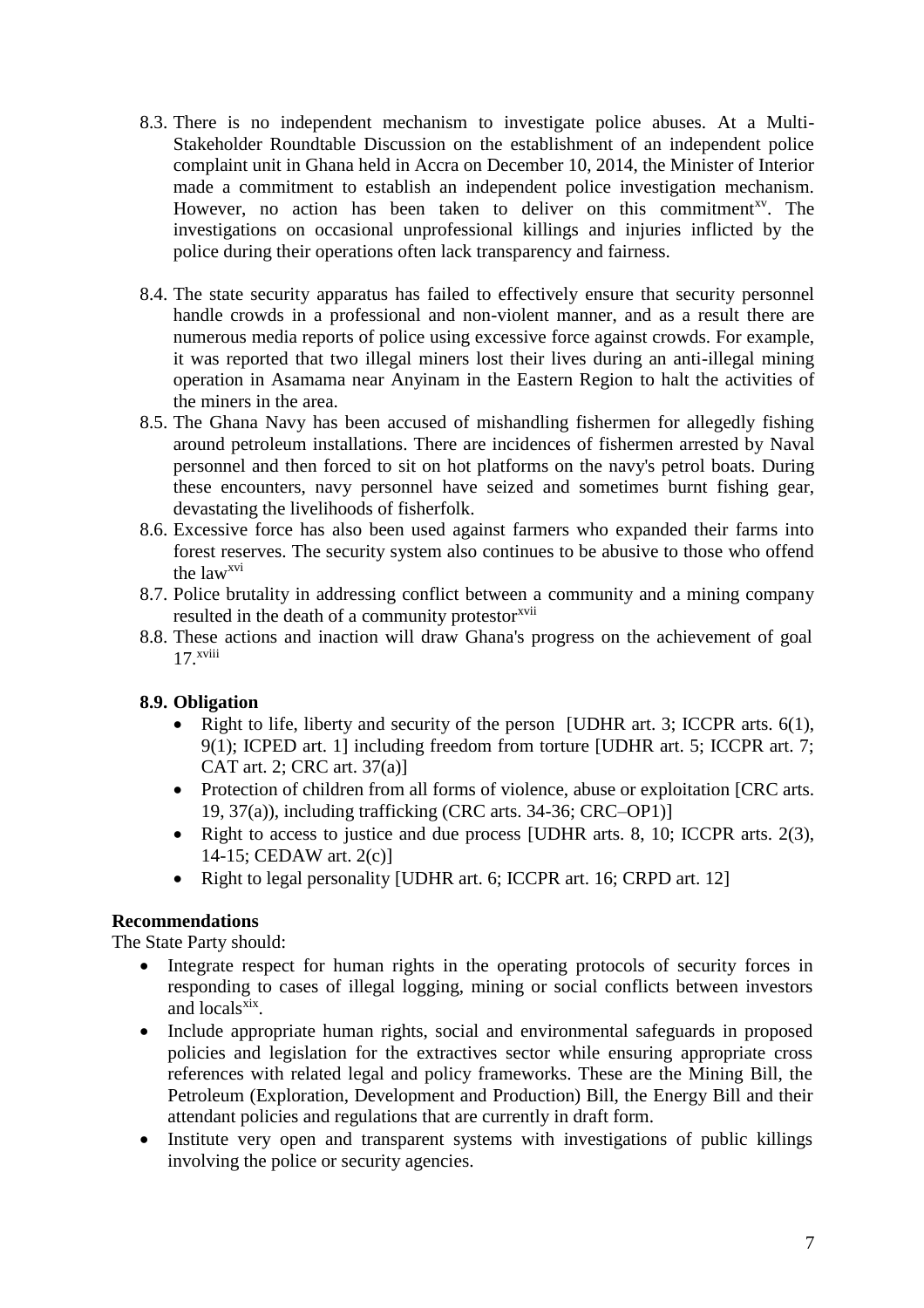• Include adequate safeguards against forced evictions and improve the resettlement provisions in the Land Law (Amendment) Bill.

## *C. Administration and rule of law*

## **9. Access To Effective Remedy**

- 9.1. Communities' economic, social and cultural rights are difficult to enforce through the courts. Practical obstacles include the costs of pursuing a claim and the difficulty of obtaining affordable legal assistance, as well as the weak capacity of judges and local courts to adjudicate matters relating to business impacts on human rights. Lower courts at the local level, in particular, are often subject to political and business influence, which hamper the ability of victims to obtain effective remedy.
- 9.2. Recommendations from alternative dispute resolution mechanisms are usually not complied with.

### **Recommendation**

We call on the State Party to ensure the enforcement of decisions from ADR.

### **10. Access to Information**

- 10.1. Communities do not receive any or adequate relevant information on planned mining activities prior to the start of operations. Natural Resource Contracts such as Mining concessions and logging permits are not easily accessible or even accessible. Local communities do not have the relevant information to meaningfully participate in environmental impact assessment processes.
- 10.2. In the industrial mining sector, communities are often not consulted on decisions that will affect their land and livelihoods, like the decision to grant concessions or give access to their land. In Dormaa-Kantinka in Brong Ahafo Region, their terms of resettlement with Newmont Mining has not been honoured<sup>xx</sup>.

## **Recommendations**

The State Party should:

- i. Immediately pass the RTI Bill 2016 with the amendments by end of 2017.
- ii. Develop systems to publicly make accessible, all natural resoruce contracts, particulalry mining, logging and electormagnetic frequency contracts.
- iii. Provide access to an up to date mining cadastral of Ghana on the relevant state Ministry's website.
- iv. Provide access to O&G and other energy projects, with up to date information of the companies involved and their blocks.

## **11. Right to Health**

11.1. Ghana has failed to address irresponsible mining by both large and small-scale operator. This poses a threat to public health and human security. Mining waste and other toxic mining chemicals continue to spill into water bodies and streams of local communities poisoning fishes and crops. Studies by Center for Environmental Impact Analysis<sup>xxi</sup>, conclude that chemicals from mining activities are causing an increasing number of health problems in affected communities. These increasing health problems are not covered under the National Health Insurance Scheme (NHIS) and this limits the access to quality health care thereby burdening community members with high cost of health care.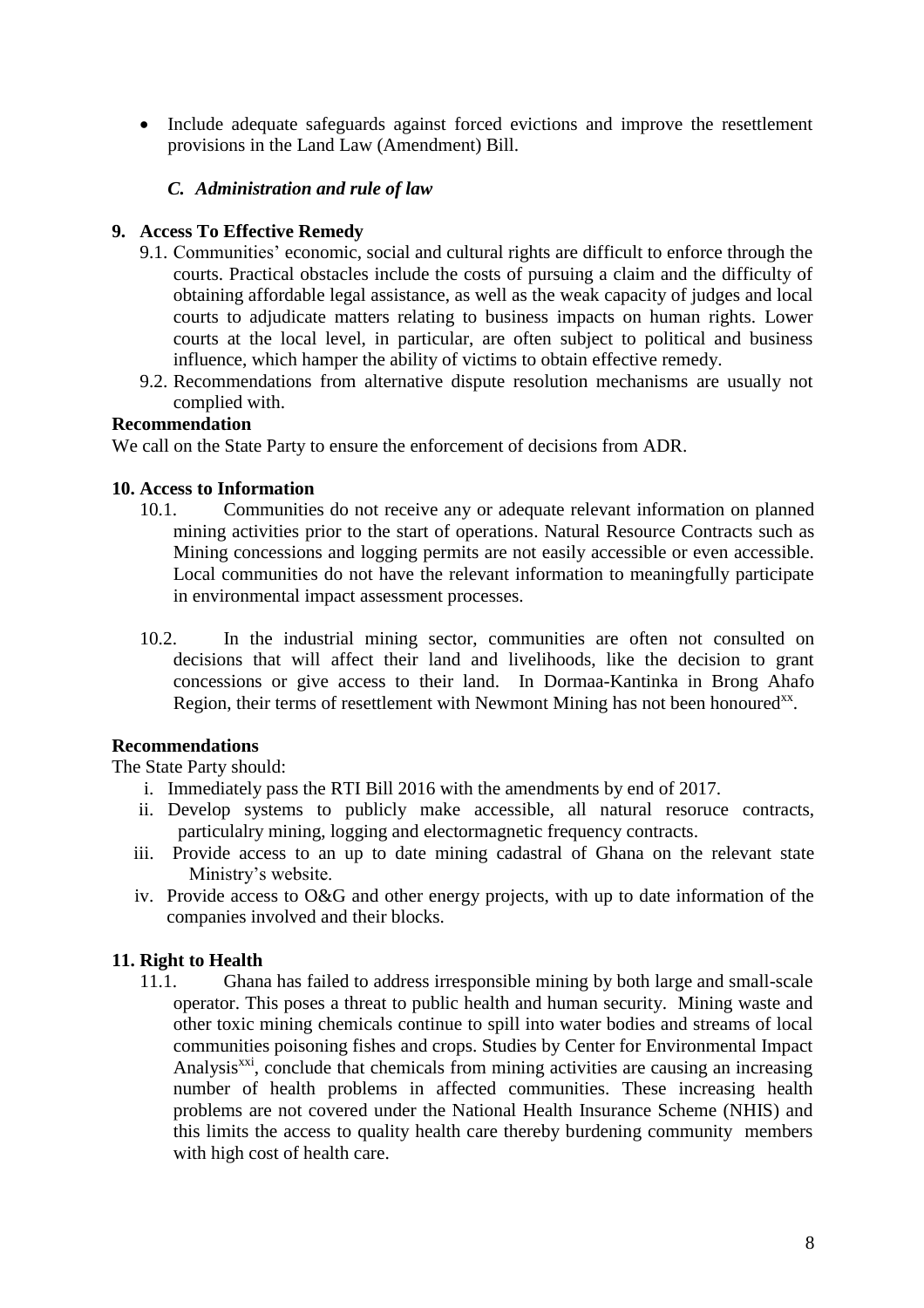11.2. Health and safety of logging companies, particularly mill operators also need to be addressed.

## **Recommendations**

The State Party should:

- Domestic and internalize the Minamatta convention as well as ensure the protection of our water bodies.
- Expand the diseases cover by the NHIS to take care of mining-related diseases.
- Conduct cost benefit analysis of the extractive sector
- Expedite the pace of implementation of the FLEGT-VPA addressing issues of workers health and safety.

## **12. Child labour in the Extractive Industry**

- 12.1. Children, who are vulnerable, are being exploited in *galamsey* (illegal smallscale mining) sector.This problem is getting worse as *galamsey* activity in Ghana is growing explosively.<sup>xxii</sup>
- 12.2. The *galamsey* sector presents a broad range of human rights challenges, both for the miners themselves and for the host communities. The practice of illegal smallscale mining is changing and becoming more mechanized and destructive in Ghana, as the result of a flood of external financing. The poor regulation of illegal smallscale mining has led to widespread environmental damage, causing great harm to health and social cohesion of the local people and a loss of farmland fertility. In some cases, the indigenes are practically disenfranchised and lose control of the land in their own communities. In addition, on the rare occasion that the Government does try to enforce rules against *galamsey,* poor law enforcement training often leads to the unnecessary deaths of miners who are defending their (admittedly illegal) operations.<sup>xxiii</sup>
- 12.3. In addition, the use of child labour is also rife in the cocoa production<sup>xxiv</sup> and fishing industry<sup>xxv</sup>. These children are sometimes slaves who have been sold to fishermen in the coastal areas. Those who use children explain that children are expected to dive into various waterbodies to disentangle fishing nets at risk to their lives.
- 12.4. The sector exposes children to economic activities at tender ages which results in teenage pregnancy and early marriages, which also disenfranchise girl education.

### **Recommendations**

The State Party should:

- i. Expedite action on the review of the Minerals and mining act to ensure community rights are appreciated and heard during extractive sector concesion acquisition and project contracting by december 2018.
- ii. Provide needed resources and capacity for the Law enforcement agencies to properly manage issues from the extractive sector, including illegal mining activities.
- iii. Fully implement the Ghana Child Labour Monitoring System.
- iv. Develop programmes to promote remediation and ensure adequate resources for the Anti-Human Trafficking Unit for the pursuit of prosecutions.
- v. Continue its combat against the use of child labour, especially in the mining industry and cocoa production, including implementation of measures on their rehabilitation, reintegration and education.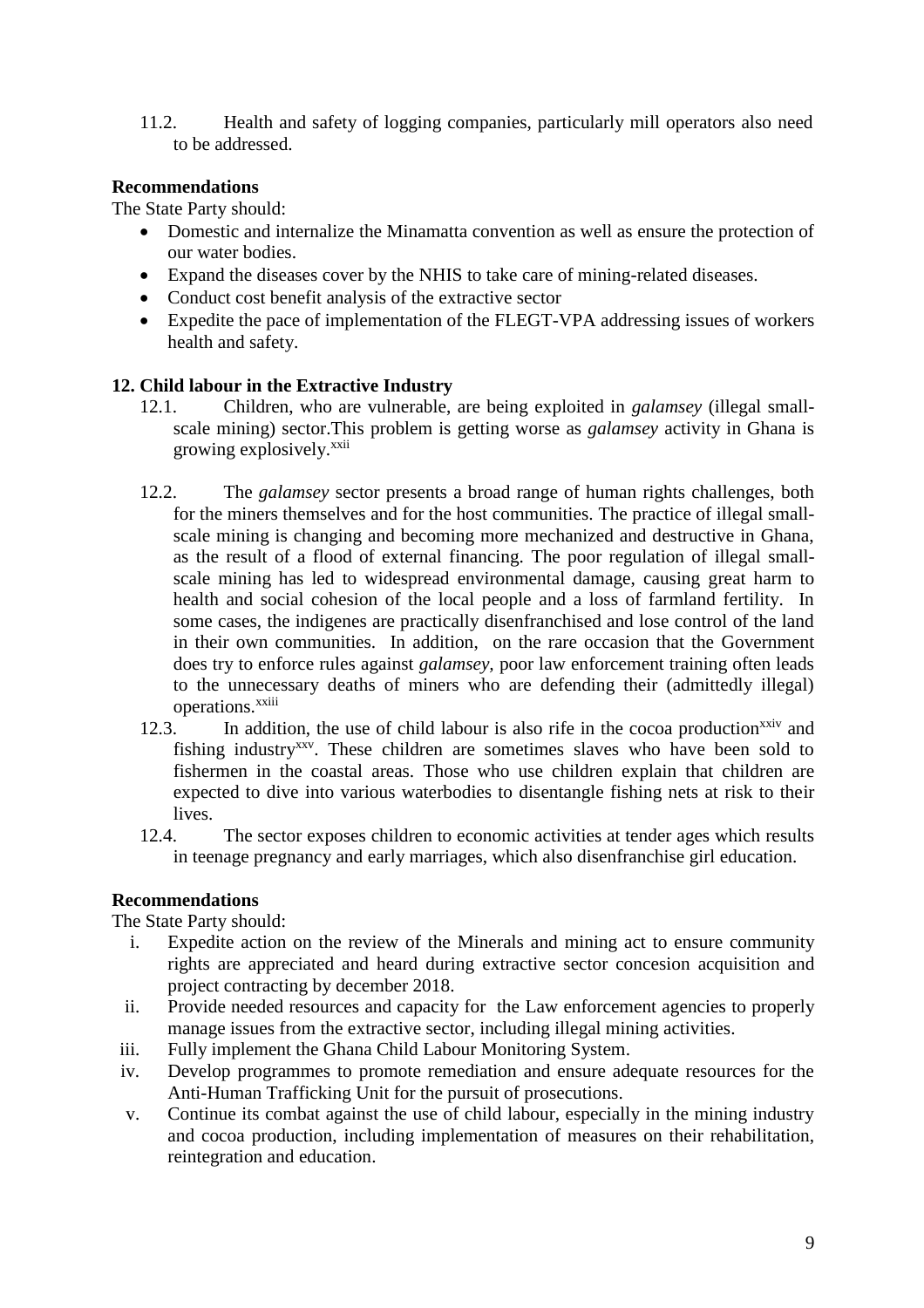ii World Bank, Operational Policy 4.12 - Involuntary Resettlement, available from

iii See World Bank, Operational Policy 4.12 - Involuntary Resettlement, available from

a. iv "ascertain from the people of Ghana, their views on the operation of the 1992 Fourth Republican and, in particular, the strengths and weaknesses of the Constitution;

ix Conserve and sustainably use the oceans, seas and marine resources for sustainable development

reverse land degradation and halt biodiversity loss

xi http://www.peacefmonline.com/pages/local/social/201603/273381.php

- xii 1 woman out of 18 members
- xiii 3 women out of 18 members

xiv 2 women out of 18 members

xvii <http://www.myjoyonline.com/news/2017/March-16th/protest-against-salt-mining-company-at-adina-leads-to-one-death.php>

xviii Promote peaceful and inclusive societies for sustainable development, provide access to justice for all and build effective, accountable and inclusive institutions at all levels

<sup>ix</sup> See the Voluntary Principles on Security and Human Rights, available from http://www.voluntaryprinciples.org/.

xx <http://www.ghananewsagency.org/social/dormaa-kantinka-residents-want-newmont-to-fulfill-re-settlement-agreement-91471>

xxi CEIA (2011) Human Health Risk Assessment and Epidemiological studies from exposure to toxic chemicals from Mining operations in Tarkwa-Nsuaem Municipality and Prestea Huni-Valley Districts.

xxii http://www.pdaghana.com/index.php/component/jdownloads/send/4-working-papers/3-child-rights-in-the-informal-mining-sectorpersistent-issues-in-ghana.html

xxiii https://www.ghanabusinessnews.com/2014/01/04/illegal-mining-how-ghanas-forgotten-scourge-a-nation-for-gold/

xxiv https://www.ncbi.nlm.nih.gov/pmc/articles/PMC1497785/

xxv http://internationalneedsgh.org/gh/?page\_id=2316

#### Appendix 1

| <b>Organisation</b> |                                                        | <b>Location</b>                         |
|---------------------|--------------------------------------------------------|-----------------------------------------|
|                     | <b>NRE Networks And Coalitions</b>                     | <b>No. of Network</b><br><b>Members</b> |
|                     | 1. Forest Watch Ghana                                  | 40                                      |
|                     | 2. Working Group On Mining Members                     | 27                                      |
|                     | 3. Working Group On Environment And Climate<br>Change  | 36                                      |
|                     | 4. CSO Coalition On Land                               | 34                                      |
|                     | 5. CSO Coalition On Oil And Gas                        | 96                                      |
|                     | 6. Fisheries Alliance                                  | 23                                      |
|                     | 7. Media Alliance on Sustainable Environment<br>(MASE) | 17                                      |
|                     | 8. Civil Society Coalition On Water And Sanitation     | 56                                      |

 $\overline{a}$ <sup>i</sup> FAO, Voluntary Guidelines on the Responsible Governance of Tenure of Land, Fisheries and Forests (2012), available from http://www.fao.org/docrep/016/i2801e/i2801e.pdf.

http://web.worldbank.org/WBSITE/EXTERNAL/PROJECTS/EXTPOLICIES/EXTOPMANUAL/0,,contentMDK:20064610~menuPK:4564 185~pagePK:64709096~piPK:64709108~theSitePK:502184,00.html.

http://web.worldbank.org/WBSITE/EXTERNAL/PROJECTS/EXTPOLICIES/EXTOPMANUAL/0,,contentMDK:20064610~menuPK:4564 185~pagePK:64709096~piPK:64709108~theSitePK:502184,00.html.

b. articulate the concerns of the people of Ghana on amendments that may be required for a comprehensive review of the 1992 Constitution; and

c. make recommendations to the Government for consideration and provide a draft Bill for possible amendments to the 1992 Constitution."

<sup>v</sup> http://www.fao.org/docrep/007/ae501e/ae501e04.htm

vi https://www.tighana.org/assets/Uploads/Land-Laws-and-Policies.pdf

vii Ensure availability and sustainable management of water and sanitation for all

viii Take urgent action to combat climate change and its impacts

<sup>x</sup> Protect, restore and promote sustainable use of terrestrial ecosystems, sustainably manage forests, combat desertification, and halt and

xv Report on Multi-Stakeholder Roundtable Discussion on Establishment of Independent Police Complaint Unit in Ghana, January 2015 xvi <https://yen.com.gh/88127-video-two-thieves-slap-caught.html>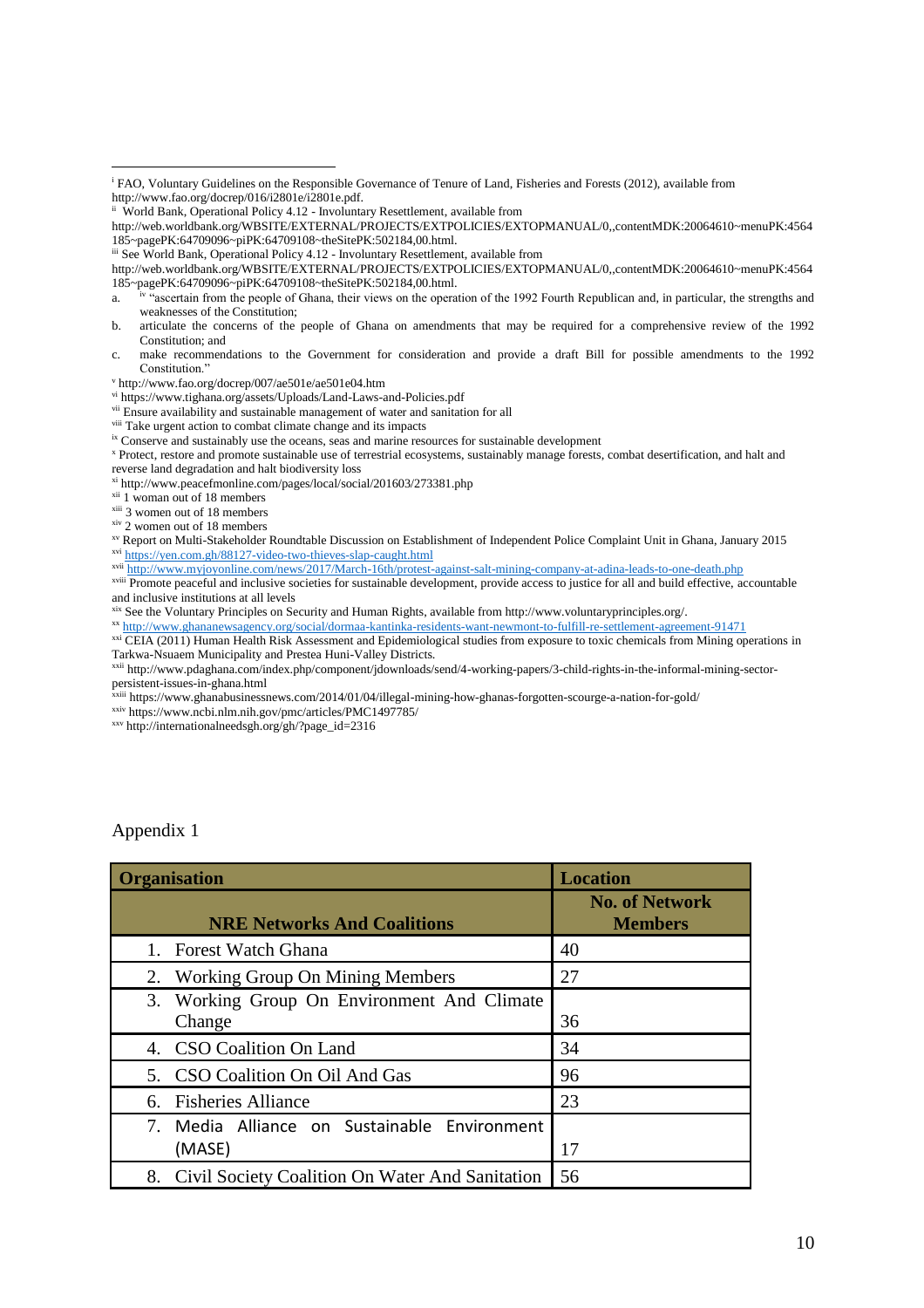| 9. Domestic Lumba Traders Association (DOLTA)  | 3000                  |
|------------------------------------------------|-----------------------|
| 10. Farmers Org Network In Ghana               |                       |
| 11. Religious Body Network (RELBONET)<br>37    |                       |
| 12. Publish What You Pay (PWYP)                |                       |
| 13. National Union Of Environmental NGOs       | 128                   |
| 14. Asman-Artisanal Mining Network             |                       |
| 15. Network Of Women In Growth                 | Volta                 |
| <b>Regional Network</b>                        |                       |
| 16. Northern Region Development Network        | Tamale                |
| 17. Brong Ahafo Development Network            | Sunyani               |
| 18. Western Region Development Network         | Western               |
| <b>Individual Cso And Ngos</b>                 |                       |
| 19. Center For Environmental Impact Assessment | Cape Coast            |
| 20. Center for Environmental Impact Studies    | Obusi                 |
| 21. Conservation Foundation                    | Tarkoradi             |
| 22. Wacam                                      | Tarkwa                |
| 23. Amnesty International                      | Accra                 |
| 24. FASWAK                                     | <b>Eastern Region</b> |
| 25. Conservation Foundation                    | Agona Nkwanta         |
| 26. Abibiman Foundation                        | Accra                 |
| 27. IUCN - Ghana Office                        | Accra                 |
| 28. Development House                          |                       |
| 29. Social Support Foundation                  | Obuasi                |
| 30. Grass To Grace                             | Accra                 |
| 31. Civic Response                             | Accra                 |
| 32. Dals Consult                               | Tema                  |
| 33. Community Youth Development Foundation     | Kintampo              |
| 34. Strategic Youth Network For Development    | Accra                 |
| 35. Civic Response                             | Accra                 |
| 36. Mind Freedom Ghana                         | Osu                   |
| 37. Community Youth Development Association    | Accra                 |
| <b>38. ARDO</b>                                | Ho                    |
| 39. Cafaf - Ghana                              | Accra                 |
| 40. Ucsond                                     | Axim                  |

Appendix 2